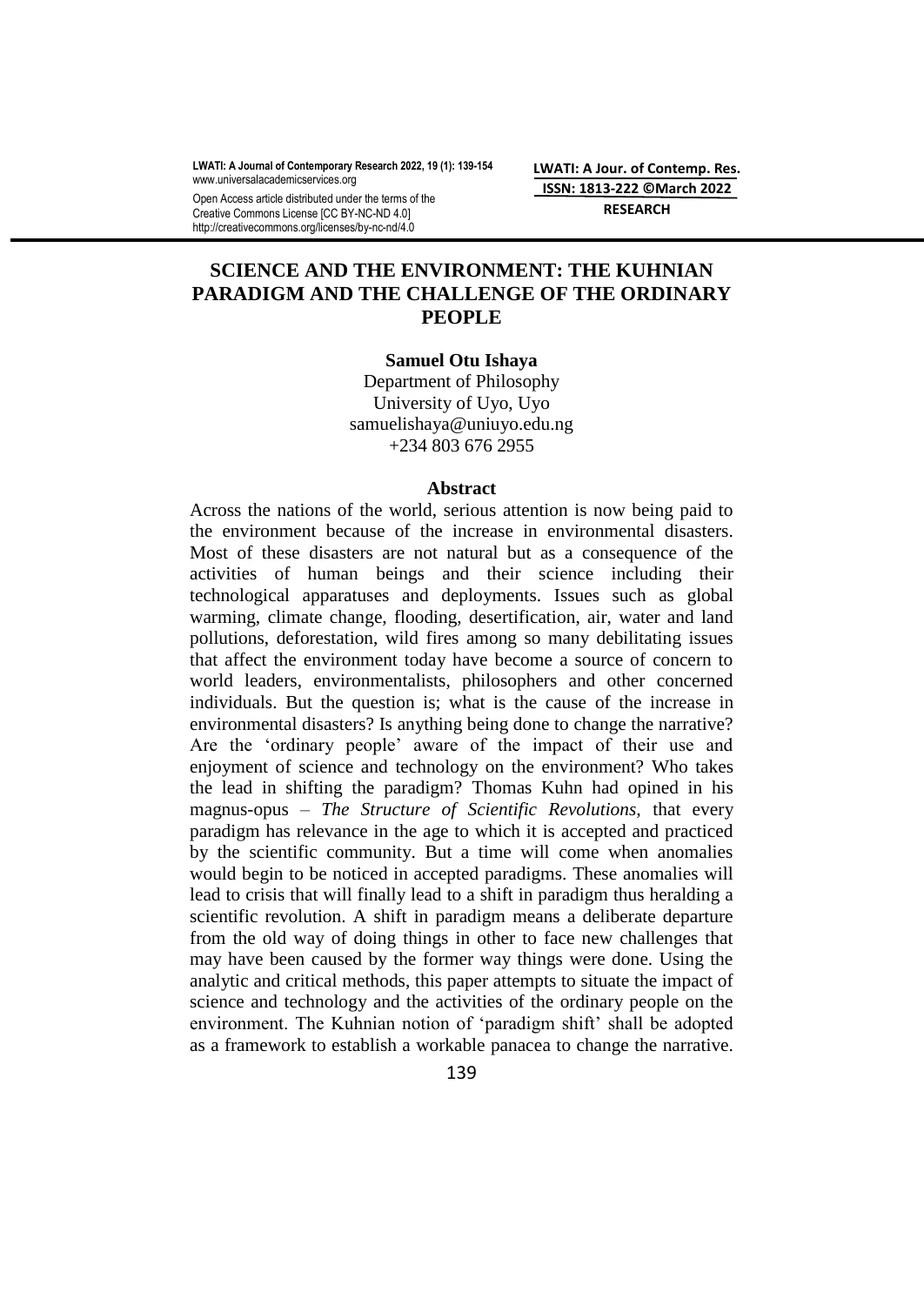The idea is to canvas for a paradigm shift in the management of the environment by co-opting "ordinary people" to participate in shifting the environmental paradigm of this age.

**Key words**: Environment; Science; Technology; Paradigm shift; Ordinary people.

### **Introduction**

The term 'environment' is widely used and has a broad range of definitions, meanings and interpretations. In popular usage, 'environment' means, 'nature': that is, the natural landscape together with all of its non-human features, characteristics and processes such as rivers, plants, animals, volcanos, tornados, and human beings amongst others. Environment according to Puja Mondal (online) is derived from a French word – *Environia* - which means to surround. It refers to both abiotic (physical or non-living) and biotic (living) environment. Thus, the word environment means surroundings, in which organisms live and non-organisms are also found. It is the environment that regulates the life of organisms including human beings. Ordinarily, environment refers to the materials and forces that surrounds the living organism (Puja, online). Thus, environment is the sum total of conditions that surrounds us at a given point in time and space. It is comprised of the interacting systems of physical, biological and cultural elements which are interlinked both individually and collectively. Environment is the sum total of conditions in which an organism has to survive or maintain its life process. It influences the growth and development of living forms. Therefore, anything that affects the environment automatically affects the organisms that live and survive in and by it. It consists of atmosphere, hydrosphere, lithosphere and biosphere. Its chief components are soil, water, air, organisms and solar energy.

There is the underlying assumption that the 'environment' exists in some kind of isolation to humans. However, in reality, human beings, objects, elements and systems rarely exist in isolation; instead, they tend to interact to varying degrees with their surrounding entities. Thus the 'environment' may be regarded as a 'space' in which networks of relationships, interconnections and interactions between entities occur. In fact, the word, 'environment' is often used interchangeably with an ecological term 'ecosystem', which may be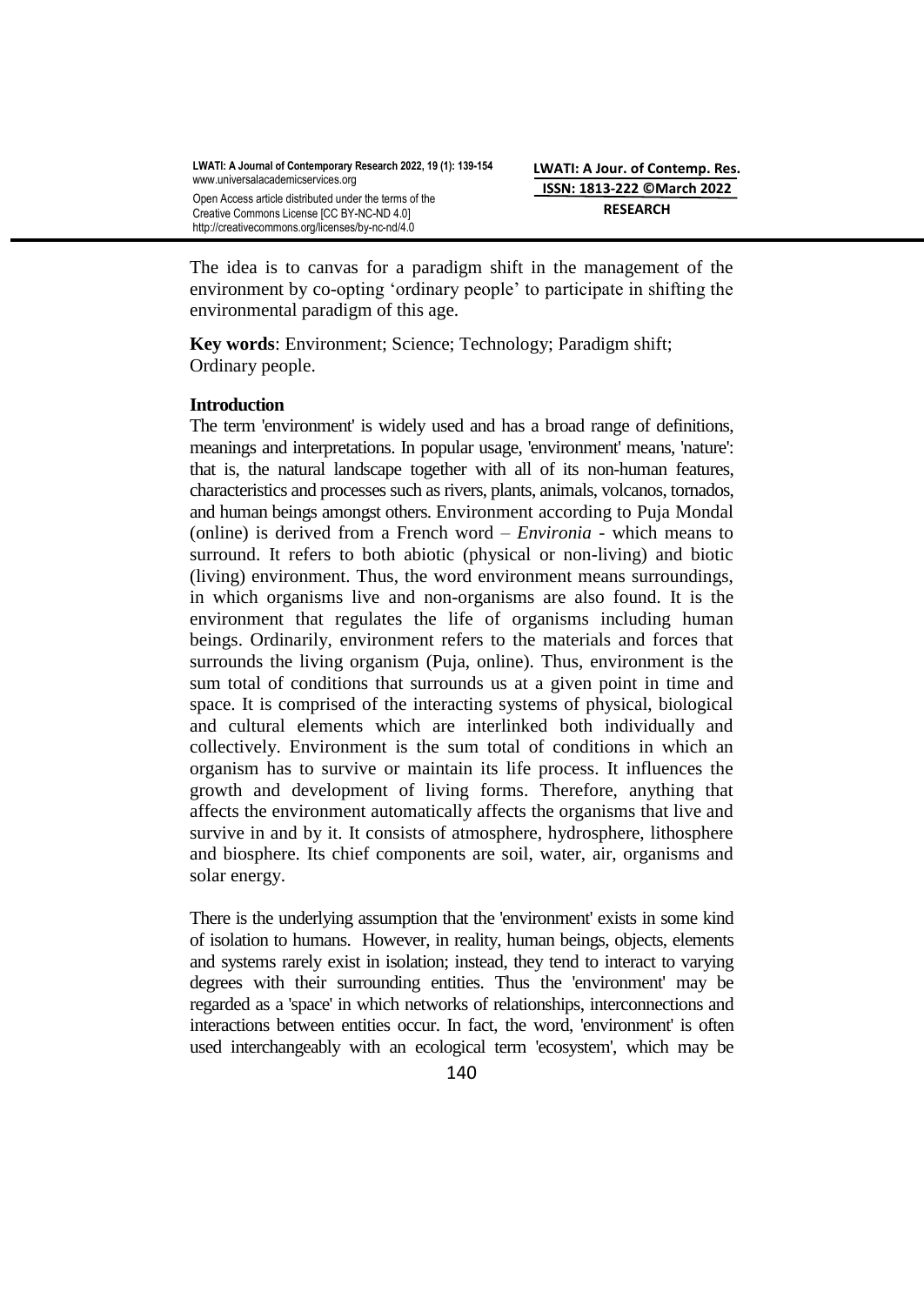defined as a community of interacting organisms together with their physical surroundings (Puja, online). For Inyang-Abia (2001), that which surrounds is the environment. Every system has an environment; it is from the environment that life inputs are derived and into it, life outputs are sent. Therefore, the environment determines to a great extent the nature, life style, human culture and activities among other things in life. But human actions, reactions and inactions also have a wide variety of impact on the environment (106). Along this line of thinking, Anametti (1998) asserts that an environment is the milieu of the culture in which anything exists or grows. It includes everything external and internal to the organism that grows and those things, conditions, materials, culture etc. that the organism requires for growth and maintenance, and those that the organism itself produces in the course of its existence (1).

Human beings have however proven to be the most active organism of the environment. The ability of human beings to produce or make things out of other organism in the environment has placed them somewhat above other organisms. Their scientific and technological inventions apart from its numerous advantages seem now to be a source of concern to discerning minds. Human activities on the environment are impacting negatively on the environment with disastrous consequences not only for human beings but also for other organisms that play no role or benefits from the activities of humans on the environment. The technological activities of humans impact the physical environment in many ways such as overpopulation, pollution, and deforestation amongst others. Conditions like these have triggered climate change, soil erosion, poor air quality, and undrinkable waters.

Technology according to Umoren (2001) is the application of science and other forms of organized body of knowledge towards the solution of practical problems. Technology for her is a problem-solving process developed by a people to control the environment, harness resources, and produce goods and services, and has as its goal the improvement of the quality of human life (10). On his part, Dyrenfurth (1984) encapsulates the fear of many as to the usefulness and otherwise of technology to humanity. According to him:

Not only does technology play a pivotal role in our economic world, it also determines the extent to which we can defend ourselves and in a large part, the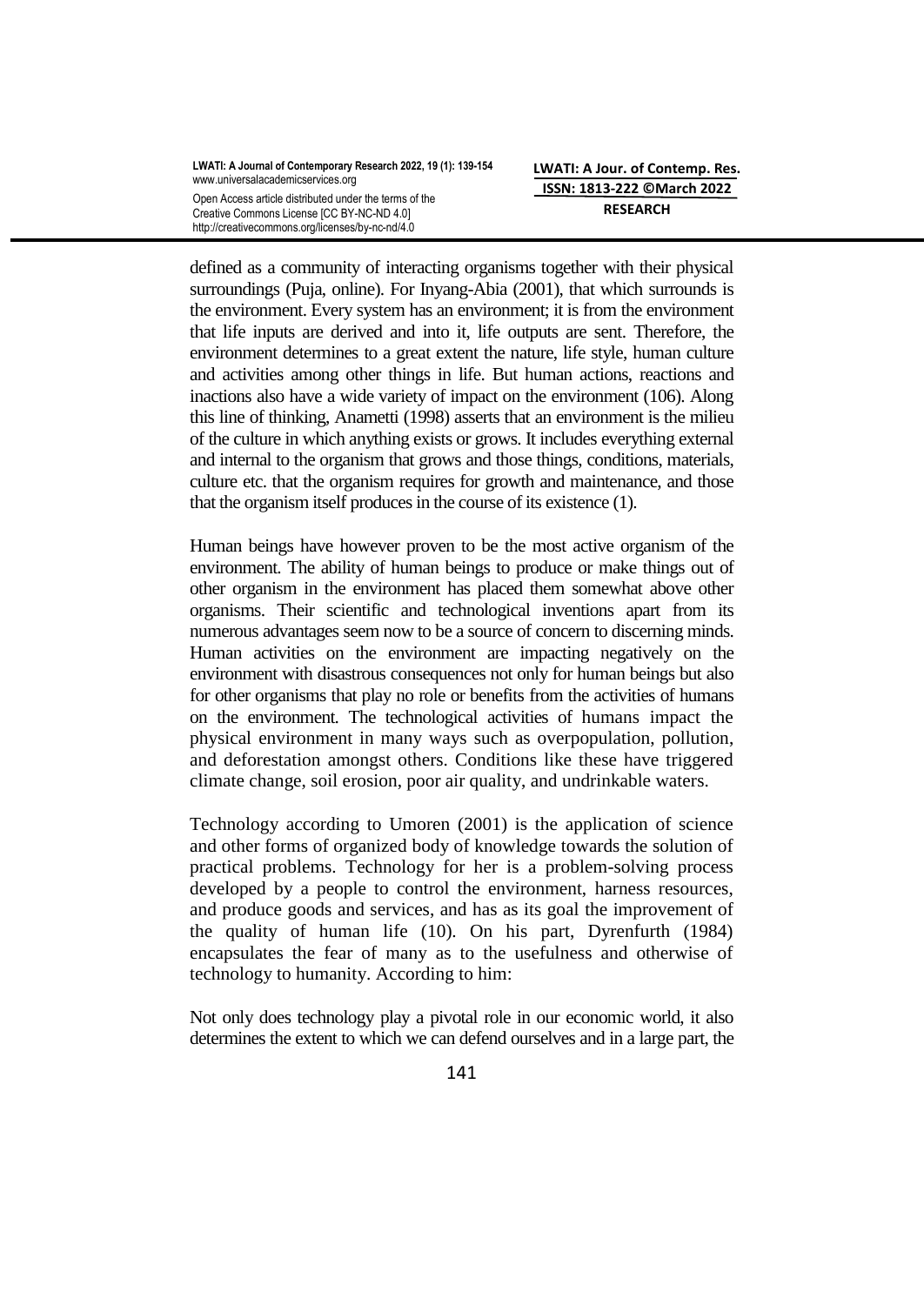level of our quality of life. It is a significant focus of the recreational activity of millions and the cornerstone of a healthy future. Because of its acknowledged importance, technology carries with it, considerable responsibility and even threat. Misuse of technology are well known to even lay persons and more than a few knowledgeable experts have forecasted doom precipitated by mankind"s use / abuse of technology. Therefore, it would seem that the hope, for a future in which people are in control of their environment lies in the universal technological literacy or the ability to do and to use technology – not just to be aware of it (8).

The fear expressed by Dyrenfurth was captured differently by Udo Etuk (2001) when he averred that "nearly everyone is familiar with the dual face worn by technology: some think it is the greatest blessing to happen to mankind; while others think that it is the worst curse to befall mankind" (26). Fears such as these are raised because of the serious negative impact that technology has had and is having on mankind and the environment. More worrisome is the fact that majority of human population, that is, the ordinary people, know next to nothing about the negative impact of their use and enjoyment of technological products. For these group of people, the biggest worry is how to acquire the latest technological product to show that they are in synch with current trends. They do not care about the after-consequence of their 'latest' high-tech equipment on the environment or on them as humans. Arresting the situation has become imperative if the environment must be saved from the destructive tendencies of science and technology and this may only happen if both the experts and the ordinary people begin to consider a shift in paradigm. There are however, philosophical schools of thought that tend to argue for and against the notion that the environment is made for the use and enjoyment of man, and therefore, the ordinary people should not be compelled to abandon their traditional means of subsistence just because the environment needs to be preserved. These philosophies include: Anthropocentrism, biocentrism and ecocentrism.

# **Anthropocentrism:**

The anthropocentric school of thought is founded on the notion that mankind is by nature separate and distinct from the rest of nature and that natural resources are made for mankind; for this reason, the resources are to be exploited for the benefit of human beings. Going by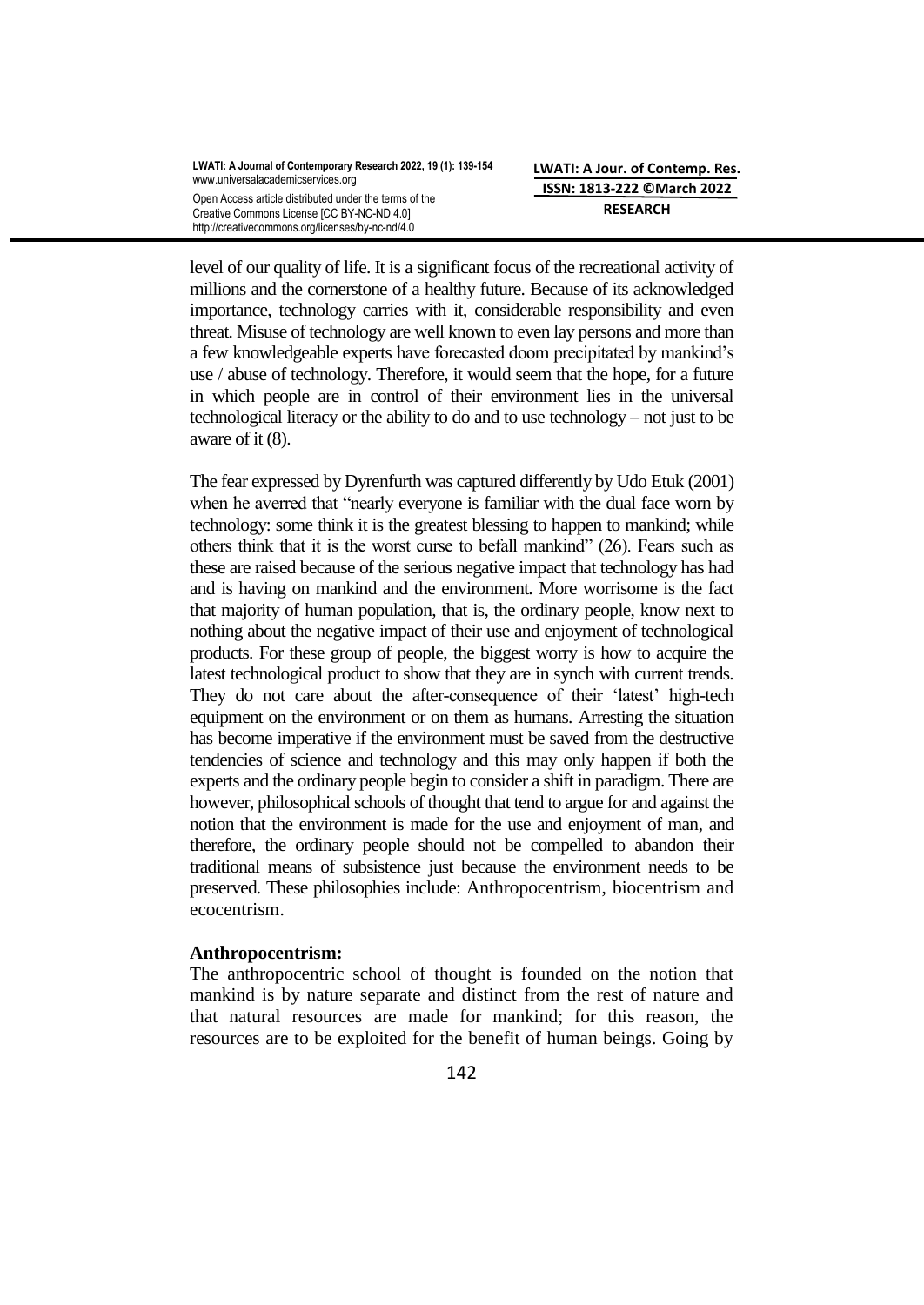this philosophy according to Victor Offiong (2002), the welfare of mankind is paramount and therefore should be accorded primary importance over and above every other consideration whenever there is a quest for environmental protection. This means that the conservation of the environment and its natural resources can only be justified on the basis of the scientific, aesthetic or economic benefits accruing to mankind (94). For Kopnina, Washington, et al (2018), anthropocentrism in its original connotation is the belief that value is human-centered and that all other beings are means to an end. However, according to them, environmentally concerned authors have argued that anthropocentrism is ethically wrong and at the root of ecological crises. This paper will agree with this position to the extent that the deliberate exclusion of the concerns of the "other" living and non-living beings and things makes anthropocentrism responsible for the environmental crisis bedeviling the earth. Anthropocentrism's affirmation that 'the earth and the fullness thereof" is essentially for the exploration, exploitation, use and enjoyment of human beings is not helpful in the preservation of the ecosystem. The problem however is how to make every human being aware of the serious negative effect of their anthropocentric presupposition of the environment especially the ordinary people.

By ordinary people, it is meant the group of people in societies who are not schooled (and sometimes deliberately refused to be schooled) about the negative effect of human activities on the environment and thus do not care a hoot about what happens to it. It equally includes those whose source of livelihood and existence depends on what they get from the environment in whatever form that is suitable and satisfies their existential needs even when such activities hurt the environment. For the ordinary people "existence precedes essence". The ordinary people are the greatest challenge of the environment. They are the ones that deplete the forest to provide energy and shelter; they pollute the environment with non-degradable waste amongst other unfriendly environmental activities they engage in without even knowing or caring to know the consequences of their actions. For them, the value of the environment is measured by its capacity to serve their existential needs.

**Biocentric theory:**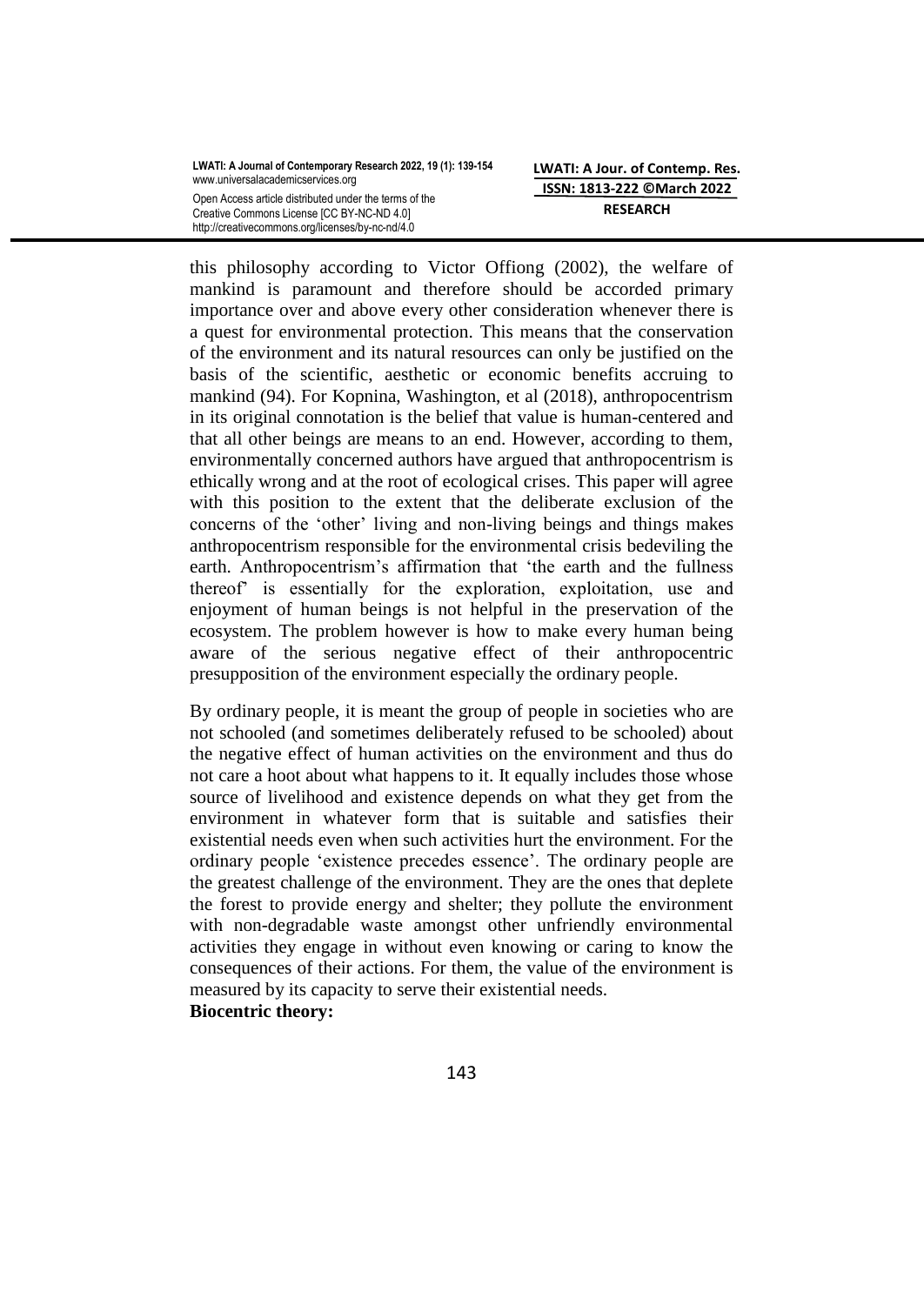This school of thought holds that in any regime for the protection of the environment, premium should not be given to man alone. For them, animals should be given equal rights to those accorded human beings. They are of the opinion that animals are not at the service of man, rather they co-exist with man in nature and deserve to be protected for their own sake, not for the sake of man. According to Offiong (2002), the argument from the biocentric view is that whether an animal is good for food or not, it must be preserved. For example, those who do not eat dog meat should protect dogs not because they provide security but because of the intrinsic value they have in themselves (95).

# **Ecocentric theory**

The advocates of this theory are of the view that whether man, or animals or plants exists in the environment is irrelevant; what is important is the ecosystem. For them humans, animals and plants have value only as part of the ecosystem. They believe that living organisms depend on the non-living elements for their survival and they must exist in a constant ratio. Unfortunately, human activities have tended to introduce undesirable elements into the ecosystem that is negatively affecting everything – whether living or non-living - in the environment. Following from this, the Ecocentrists believes that the ecosystem has an intrinsic value outside the existence of man and animals. For them the protection that is or should be accorded animals or plants does not depend on the use to which they are put to by either man or animals. According to Offiong (2002:97) "the usual materialistic values attached to ecology are here regarded as of little importance. What is more important is the responsibility of all human members of the ecosystem in safeguarding its well-being". The point here is that ontologically, ecocentrism holds that there is no division between human and nonhuman nature that is sufficient to claim that humans are either the sole bearers of intrinsic value or possess greater intrinsic value than nonhuman nature. In other words, both human and non-humans (animals, plants, rocks and so on) have equal intrinsic stake on the environment and should pursue, in their different sphere, environmental egalitarianism.

# **Impact of Science and Technology on the Environment**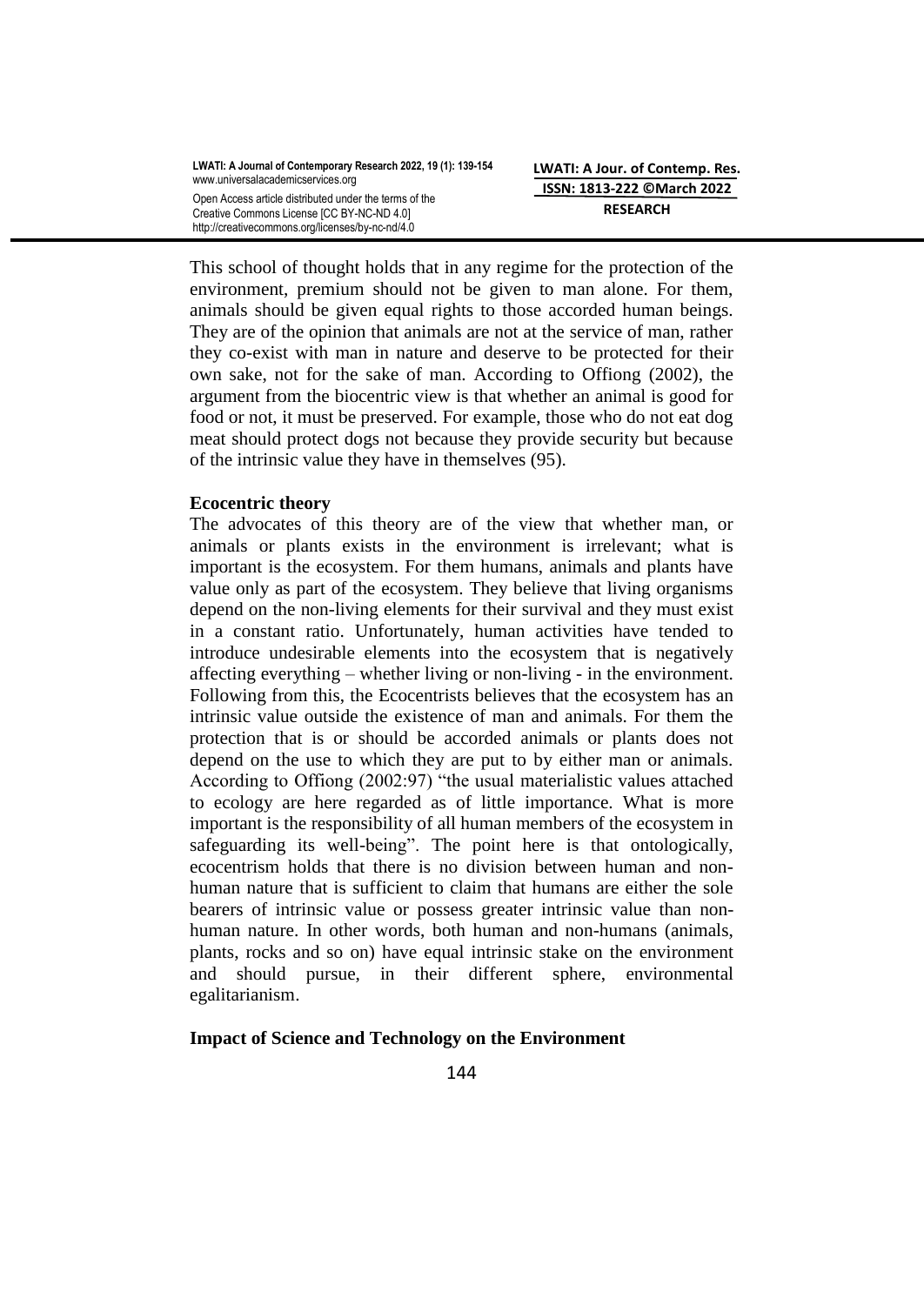| LWATI: A Journal of Contemporary Research 2022, 19 (1): 139-154<br>www.universalacademicservices.org |
|------------------------------------------------------------------------------------------------------|
| Open Access article distributed under the terms of the<br>Creative Commons License [CC BY-NC-ND 4.0] |
| http://creativecommons.org/licenses/by-nc-nd/4.0                                                     |

**LWATI: A Jour. of Contemp. Res. ISSN: 1813-222 ©March 2022 RESEARCH**

Science and technology are the foundation of most social change; it has helped greatly in liberating man from the bondage of superstition and the slavery of other false beliefs and practices. Scientific theories have changed the worldviews of man from anthropomorphism to mechanistic worldview. Technological development and discoveries have been applied to different facets of human endeavors for the maintenance and advancement of the quality of human life on the earth. Technology has been very useful in communication, agriculture, transportation, and industrial revolutions. According to Umoren (2001:18) "if properly applied, technology can wipe out illiteracy, eliminate diseases, fight crime and generally improve the quality of (human) life". But that is as far as it can go; despite its seeming importance and usefulness to man, science and technology has become a threat to man and the environment. According to Abate (1991), it could be regarded as a "time bomb". This is because "the history of man"s technological progress is littered with instances of unplanned, unwanted and unmanageable repercussions – Aerosols and other consumer products containing chlorofluorocarbons are developed for a variety of commercial and industrial uses. For Abate (1991), "though the quality of man"s life is improved, the earth"s sunshield – the Ozone layer is gradually being eroded to such extent that higher earth's temperature and ultraviolet exposures are predicted to contribute to increased incidence of cancer and death". Other areas of concern include the rightful or wrongful use of chemicals. According to Umoren (2001):

> Chemicals are very vital for life but chemical byproducts have been stored, dumped and released into the atmosphere either deliberately or carelessly or in error, to such an extent that they constitute environmental hazards (pollution) of great magnitude. Most bodies of water are highly polluted since most industries are located near them and release toxic waste materials into them.

These concerns as expressed by Abati and Umoren indicates that although science and technology has greatly brought about unprecedented development to man and the environment, it has in the same vein brought about colossal damage to the ecosystem and has become a threat to man"s existence on the earth with a possibility of a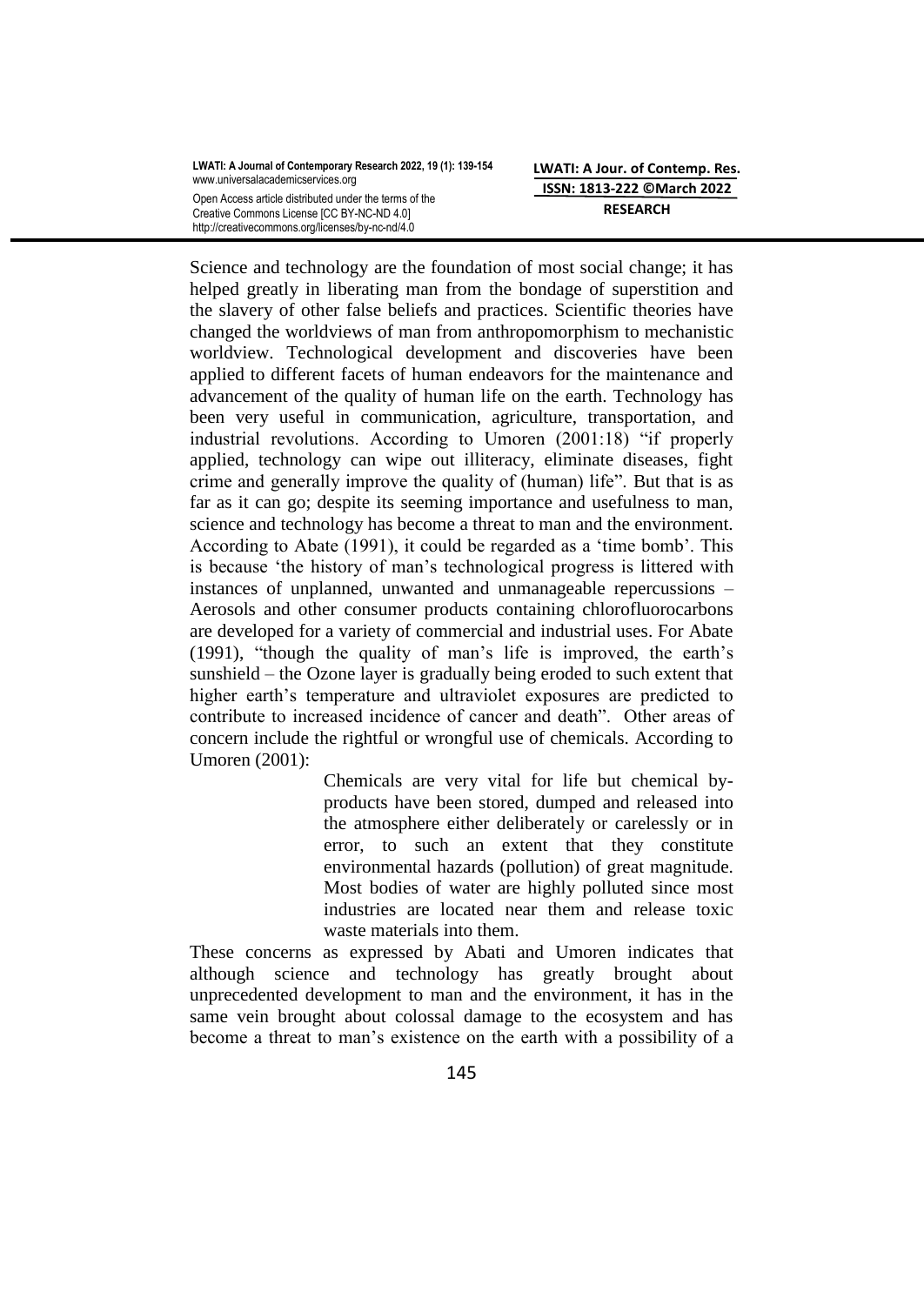man-made environmental catastrophe that may wipe out all forms of living organism from the surface of the earth and make the earth"s environment as useless as that of the moon or the images coming from Mars. But the question right now is what is being done to change the narrative and save humanity and his environment?

# **What is being done?**

A lot is being done across the nations of the world to change the narrative. The United Nations (UN), The European Union (EU), The African Union (AU) amongst other regional and international bodies are all collaborating in one way or another to find solutions to environmental problems bedeviling the world today especially manmade devils in science and technology. Recently, from October 31 to November 13, 2021, the United Nations Conference on Climate Change was held in Glasgow, Scotland. The conference tagged COP26 brought together leaders of leading economies in the world to reach agreements on the best way to save the earth's climate from deteriorating further. In COP26, among some far-reaching agreements was the agreement by participating countries to reduce the use of coal in power generation (see Wikipedia). Agreements such as agreed in Scotland is a step in the right direction but the greatest challenge in achieving desired objectives, protocols and agreements of concerned bodies and agencies in saving the environment is the challenge of the ordinary people. How does a few concerned individuals – those at the head of governments and a few nongovernmental organisations (NGO"s) save the environment where the majority of the populations of the earth do not seem to care about the negative changes and their role in the changes that are taking place in the environment. This paper is of the view that the challenge of the ordinary people is the biggest challenge in tackling environmental problems on the earth.

# **The Challenge of the Ordinary People**

The phrase "ordinary people" may connote different things to different persons. The connotation may be contextual, psychological, social or even philosophical depending on one"s inclination. But for the purpose of this paper, the connotations shall be intertwined. This is because according to Thomas Tompion "ordinary people carries social overtones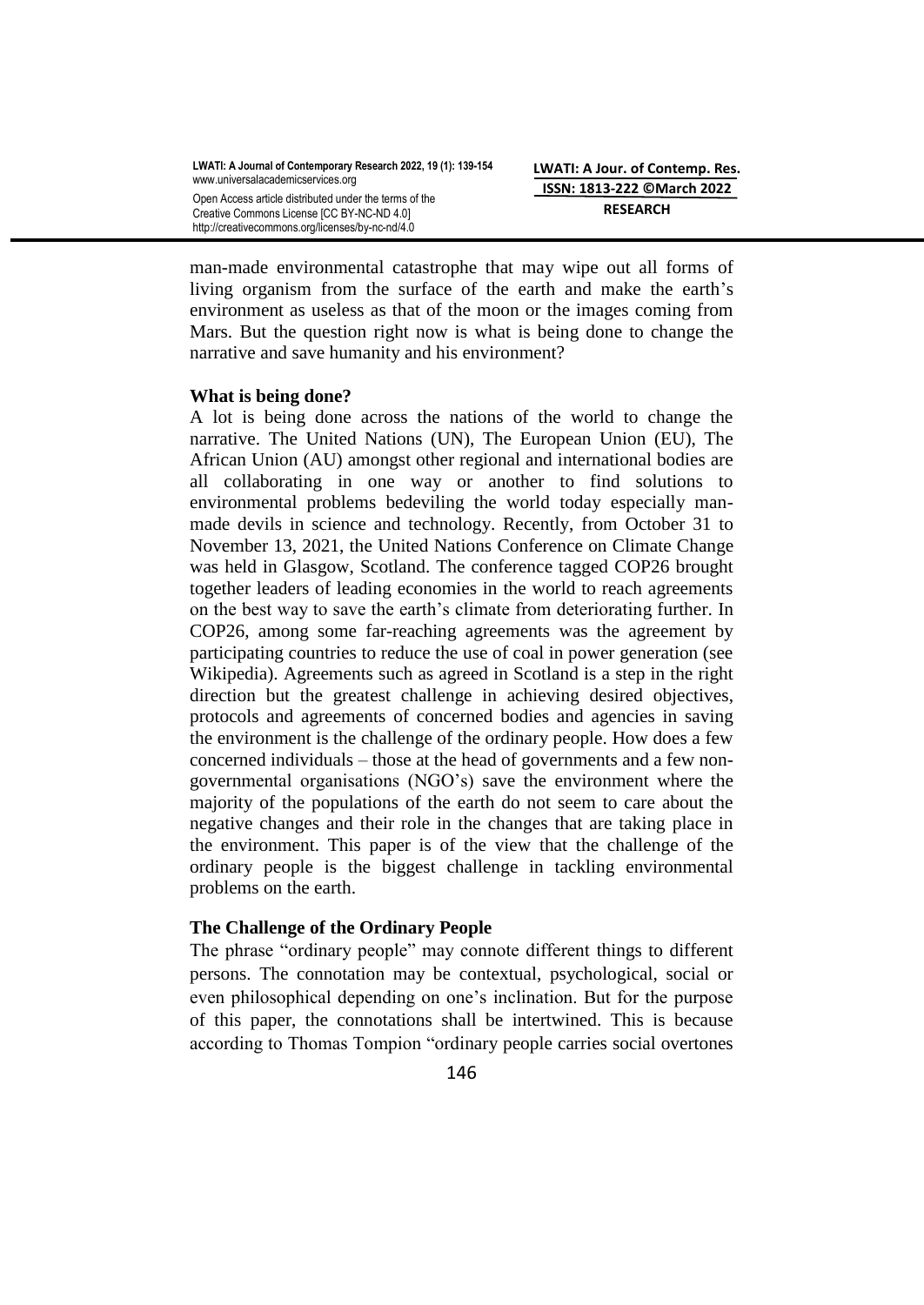| LWATI: A Journal of Contemporary Research 2022, 19 (1): 139-154<br>www.universalacademicservices.org |
|------------------------------------------------------------------------------------------------------|
| Open Access article distributed under the terms of the<br>Creative Commons License [CC BY-NC-ND 4.0] |
| http://creativecommons.org/licenses/by-nc-nd/4.0                                                     |

**LWATI: A Jour. of Contemp. Res. ISSN: 1813-222 ©March 2022 RESEARCH**

because the adjective "ordinary" suggests they are not distinguished or gifted, or particularly of anything other than the most debased social class". For Panzer Faust0 "you say ordinary people when you are comparing them to people who are distinguished/high-achieving" (forumwordreference.com). The deductions from the two quotes above is the fact that ordinary people are not distinguished members of a class. They may belong to a class but they are not distinguished or refuse to achieve things that distinguish. The descriptions above captures to a large extent the perceptions of a lot of persons about the ordinary people. Ordinary people thus, are people that lack social class; people that have not achieved or may not achieve any significant thing in terms of material wealth, education, politics or military prowess to distinguish them from the other members of the class. Ordinary people is defined in this paper as the group of people in a society that are not schooled (and sometimes deliberately refused to be schooled) about the negative effect of human activities on the environment and thus, do not care a hoot about what happens to it. It equally includes those whose source of livelihood and existence depends on what they get from the environment in whatever form that is suitable and satisfies their existential needs even when such activities hurt the environment. Ordinary people may be categorized into two distinct but related categories namely; the animate ordinary people and the comatose ordinary people.

### **Categories of Ordinary People**

**Animate Ordinary people:** These class of ordinary people are active members of a society; they are full of live and expectations but add little or no value to their environment. They do not really care about what happens in the environment so long as their existence is not threatened. Some are very educated and can be found in the academia, politics, corporate world, business and even in the military. Some occupy chieftaincy stools of their kingdoms and wields traditional authority over their subjects. The animate ordinary people look like they should know the present predicament of the environment but they seem not to care. Their nonchalant postures towards environmental issues poses some of the greatest challenges to efforts to protect the environment from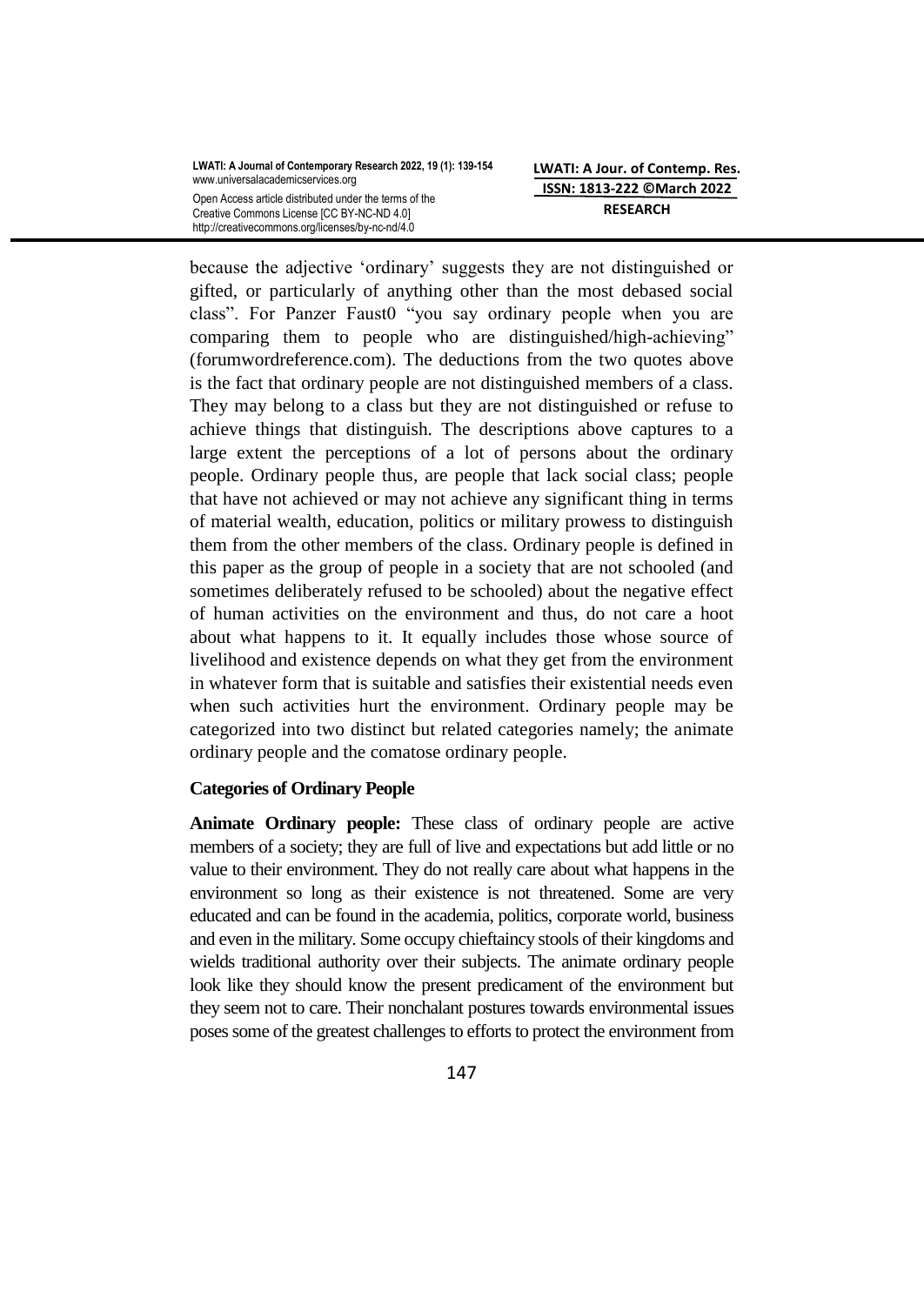the activities of man. The animate ordinary people know that air and water pollutions for example are destroying the environment but they would not do anything about it in their circle of space and authority. Those occupying traditional stools most times refuse to speak against the activities of their subjects on the environment because those activities are rooted in the traditions and cultures of the people. A good example here is the open defecation and general degradation of the environment on rivers along the coastal regions of South-South Nigeria and in open lands in some parts of India (Carrygo, 2008:1 / [www.downtooeaarth.org.in\)](http://www.downtooeaarth.org.in/). These class of ordinary people sometimes occupy strategic positions of authority in societies but their ordinary nature makes them of no consequence in efforts to protect the environment.

**Comatose Ordinary People:** This category of ordinary people is mostly the poor of society who incidentally constitute majority of societal populations. They merely exist. They have no say in problematic existential matters. They only worry about their existential conditions and may not care or try to change their situation. The comatose ordinary people only worry when they cannot get food to feed, they worry when they cannot get rustic shelters over their heads, they worry when they cannot get wood or charcoal for fire and so many other little things that seem to bother them. But the point is that they do not and may not do anything about their worries. They live for the next meal. They do not care about improved food quality, they do not care about decent shelter, they do not bother about getting education. They do not care about government business or politics. They do not care about the environment. They do not care about climate change. The comatose ordinary people include the peasant farmer, the traditional fisherman, the road side market woman/man, the labourers at construction sites, the highway hawkers and roadside mechanics amongst others. These group of people are the silent majority who does nothing and may not do anything about anything that directly or indirectly affects the environment.

The comatose ordinary people do not listen to news, they do not watch television for information; they watch for entertainment. They do not read newspapers and do not discuss serious politics except when it is brought to them with immediate pecuniary gains to be derived therefrom. This class of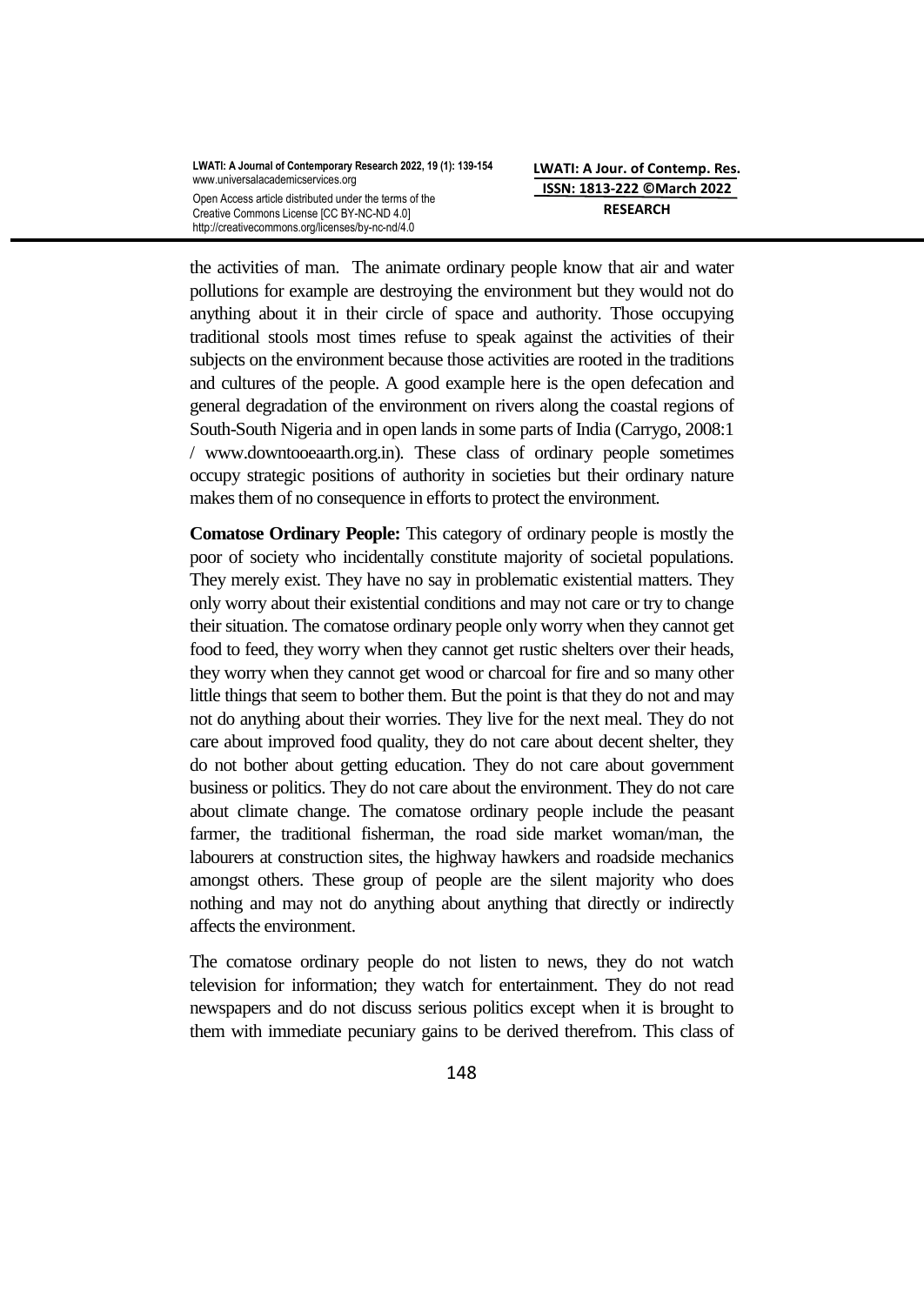ordinary people are averse to change; they revere tradition and insists that there primitive and environment-destroying culture is their heritage and must be preserved. The example is given by Udo Etuk (2001:30) of a community which would not welcome a generator-driven pump to supply them water because the noise made by the generator was found to be very offensive to the local gods. So, they preferred water from disease-infested ponds than clean treated water. These people have anthropocentric view of the environment. They think that the environment and "the fullness thereof" is meant for their good and should only be preserved to the extent that it serves their interest. They pollute the environment with open defecation; they cause deforestation by cutting down trees for fire without replanting some and they dispose of their garbage without a care about the effect of toxic wastes on the environment. The comatose ordinary people do not care about what happens to the environment. They are among the greatest challenge to any efforts being made by different World governments and World agencies to find solutions to the problems that science and technology has brought on the natural environment. But the question then is; what do we do with the ordinary people to change the narrative for the good of the environment? A shift in paradigm should be the answer.

# **The Notion of Paradigm shift**

Paradigm shift means an important change that happens when the usual way of thinking or doing something is replaced by a new and different way; it is a fundamental change in an individual's or a society's view of how things work. Thomas Kuhn, in his book, *The Structure of Scientific Revolutions* popularized this concept where he challenged the view that the history of science is characterized by the study of cumulative discovery. His idea of how science develops differs from the standard account. Where the standard account saw steady cumulative progress, Kuhn saw discontinuities. Kuhn"s central claim is that development in any scientific field happens via a series of phases. The first phase is preparadigm science, then normal science. Followed by the season of anomalies, and then succeeded by a period of crises. The crises are then resolved by a revolutionary change in world view resulting in paradigm shift. According to him "paradigm shifts arise when the dominant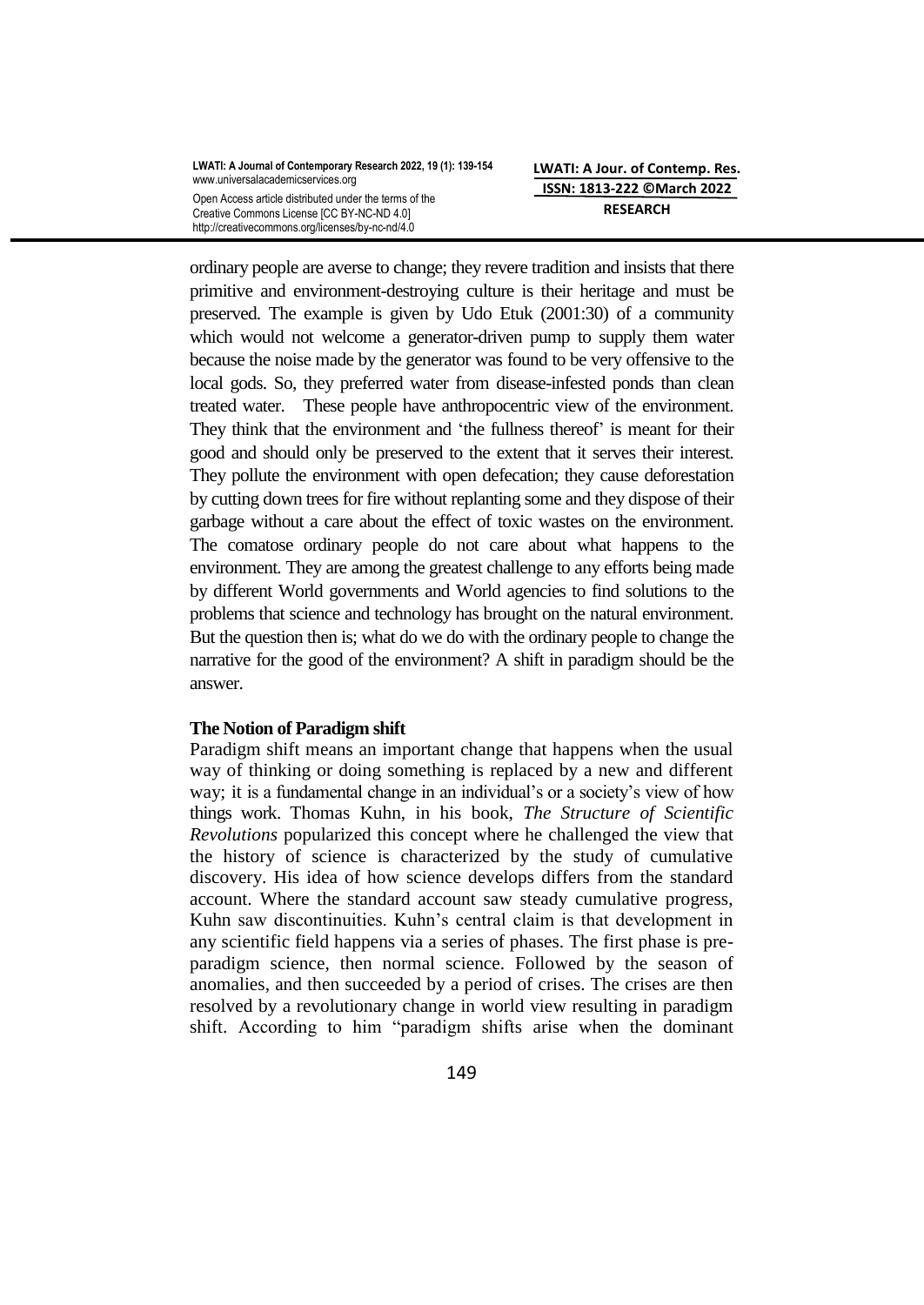paradigm under which normal science operate is rendered incompatible with new phenomena, facilitating the adoption of a new paradigm" (Kuhn cited in Michelson, www…).

# **Phases of Kuhnian Paradigm and Shifting the Perspectives of the Ordinary People**

- 1. Pre-paradigm phase here, there are many schools of thought competing for general acceptance. In this period; facts are gathered almost randomly without reference to a theoretical structure. But as one theoretical system gradually receives general acceptance, a paradigm is established. In other words, we take it that this is the phase where customs and traditions are established in societies.
- 2. Normal science Normal science means research firmly based upon one or more past scientific achievements; achievements that some particular scientific community acknowledges for a time as supplying the foundation for its practice. During normal science, rather than attempt to falsify theories, scientists, engage in puzzle-solving activities. Their faith in the underlying theory is such that anomalies are not treated as falsifying instances of the theory but as puzzles to be solved. The failure to solve a puzzle is not attributed to the inadequacy of the experiment or the incapability of the scientist; it is simply a puzzle to be solved someday. Here, we take it that customs and traditions are established and the people accept it as their way of life. When issues arise, they do not try to fault the tradition or custom, rather they resort to looking for solutions from other sources instead of looking inward.
- 3. Anomalies These are results from experiments and theories of normal science that no longer fit the paradigm of normal science. The anomalies phase is the time that the number of inconsistencies with a given paradigm increases that adhoc hypothesis can no longer contain them. Therefore, most members of the scientific community will begin to lose faith in the paradigm. This loss of faith leads to crisis period within the scientific community. In the period of anomalies, the ordinary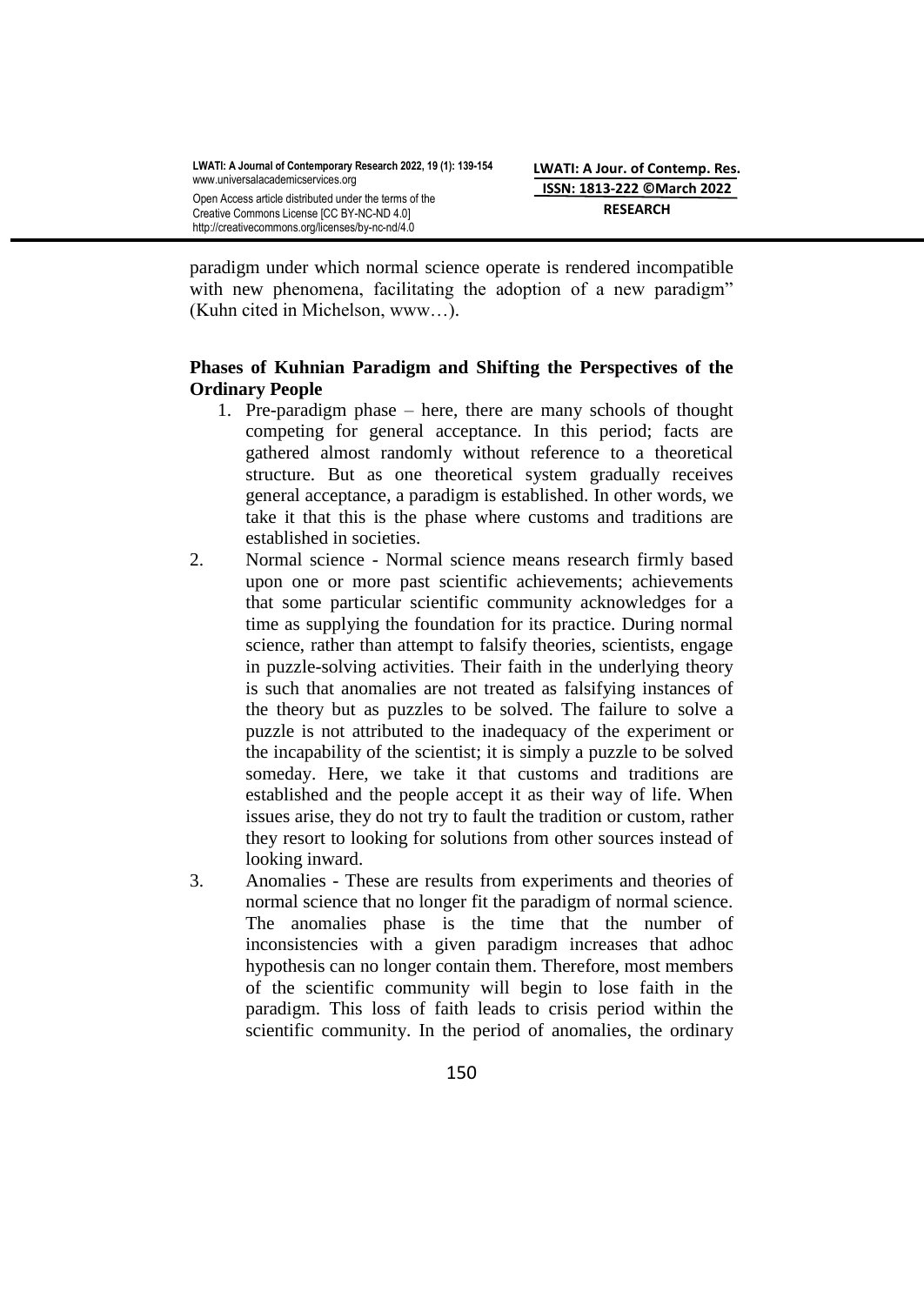people accept anomalies as their lot in live and thus move on without making any efforts to address the anomaly.

- 4. Crises phase This is a period in the life of a paradigm when there is a loss of confidence by most members of a scientific community in that paradigm. This happens mostly when there is the articulation of several other alternative theoretical structures to overcome perceived anomalies. In the crisis period, the ordinary people rather than loss confidence in their old ways of doing things attack and vilify anyone that comes up with an alternative theory. They would rather protect and preserve their cultural heritage than acquiesce to current realities.
- 5. Paradigm shift When one of the alternative theoretical structures achieves general acceptance, by the scientific community, then, there occurs what Kuhn calls paradigm shift. A shift from the old to the new (See Kuhn, Structure, 1970). Ordinary people abhor shifts in paradigm. Not that they are not conversant with present realities as it affects them or their environment, the point is that they will rather hang on to their old ways of life until an external force is applied to change or redirect their perspectives.

# **Scientific revolution**

The shift from the old to the new is what Kuhn describes as a scientific revolution which is the violent overthrow of the old paradigm by a scientific community. As a physicist and philosopher, Kuhn applied the term to science, but his definition now applies to any established system, whether scientific, government, socio-cultural, environment, and so on, that their way of thinking or doing things demand a violent re-evaluation of its values. To this extent, it follows therefore that changing the paradigm of how the ordinary people treat or interact with the environment demand a drastic approach. This is because the destruction of the environment will affect everyone and everything on the earth whether ordinary or distinguished.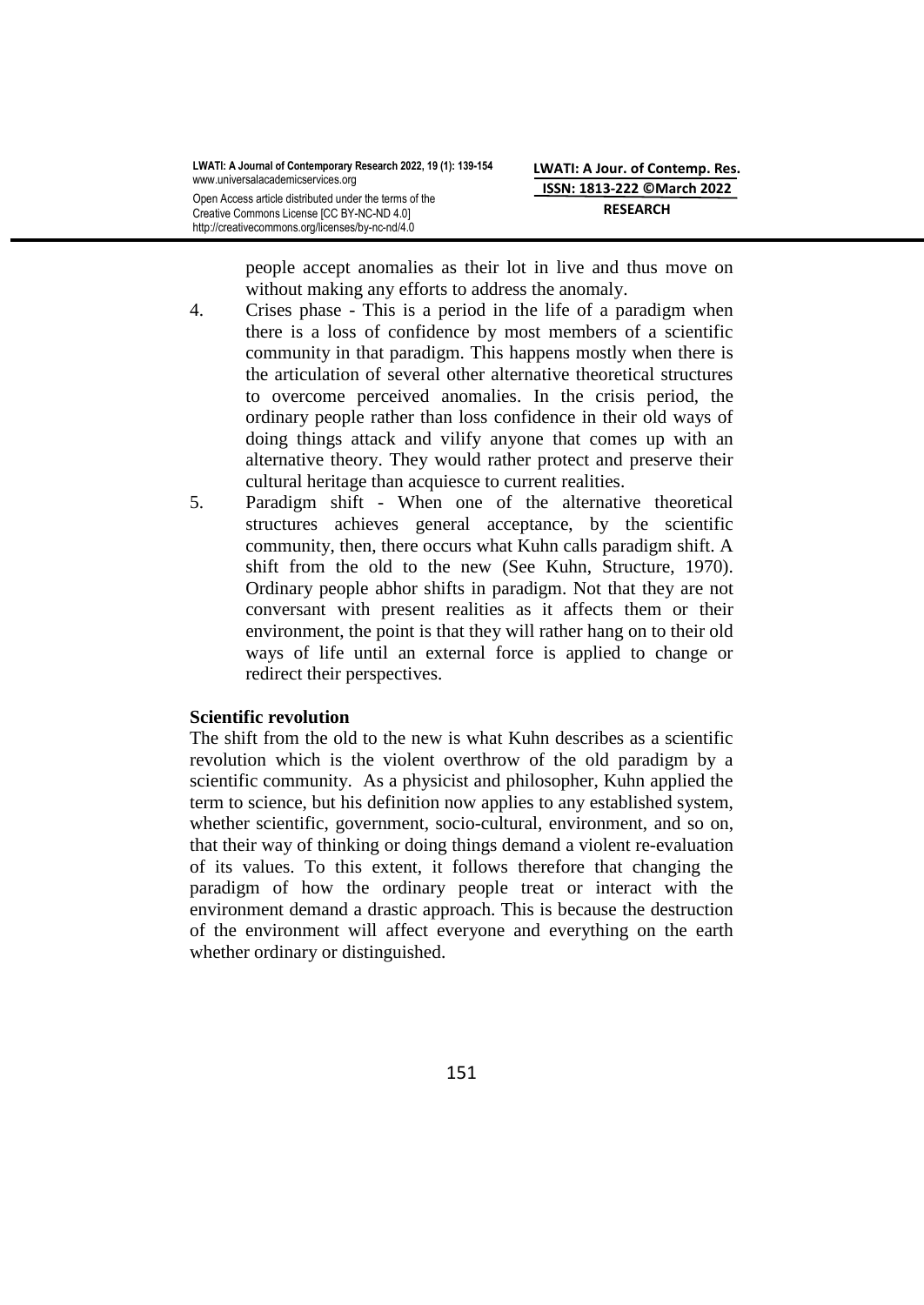**LWATI: A Journal of Contemporary Research 2022, 19 (1): 139-154** www.universalacademicservices.org Open Access article distributed under the terms of the Creative Commons License [CC BY-NC-ND 4.0] http://creativecommons.org/licenses/by-nc-nd/4.0

**LWATI: A Jour. of Contemp. Res. ISSN: 1813-222 ©March 2022 RESEARCH**

#### **Shifting the Paradigm**

Paradigm shift as defined earlier is a fundamental change in an individual"s or a society"s view of how things are done or work. To shift a people"s way of doing things most of the time, would require a conscious, deliberate and firm disposition of the change agent. In this instance where what needs to be changed involves the general good of the people, the change agent which this time should be the government must be firm and specific on what it wants changed, how the change should happen and the penalty for not adhering to the terms of the needed change. The ordinary people – both the animate and comatose classes may not shift grounds unless they are forced to change and this "force" can only be effective if their leadership is persuaded, cajoled and sometimes threatened. The example of 'The Toilet man of India' readily comes to mind. The Indian government had to employ the services of the "Toilet man" (Dr. Bindeshwar Pathak) to persuade and educate the people on the need to stop open defecation in the country. The leadership of the various communities were coopted into the campaign; the people listened to their leaders and some successes were recorded. Although, Aljazeera reports that while the Indian government is building modern toilets, many villagers have refused to change their old habits and the toilets are lying empty" (www.aljareera.com). The point here is that to achieve any meaningful result in the quest to preserve the environment, the ordinary people must be made to shift their paradigms one way or another.

#### **Conclusion**

That the earth's environment is undergoing severe stress due to the activities of man is no longer in doubt. The challenge is how to halt the continuous degradation of the environment and reverse, as much as practicable, the negative impact of science and technology on the environment and the nonchalant attitude of the ordinary people. The argument of this paper is that the ordinary people as defined in the paper is among the greatest challenges that truncates or frustrates efforts being made by heads of governments and international agencies in combating the gradual but steady destruction of the earth's ecosystem. It is the submission of the paper that a time for a paradigm shift is now. A paradigm shift cannot be achieved without a violent revolution in the mindset of the ordinary people. This revolution must be deliberate, conscious and firm. Sanctions must be meted out to those that insists that "sins against the environment' is their cultural heritage.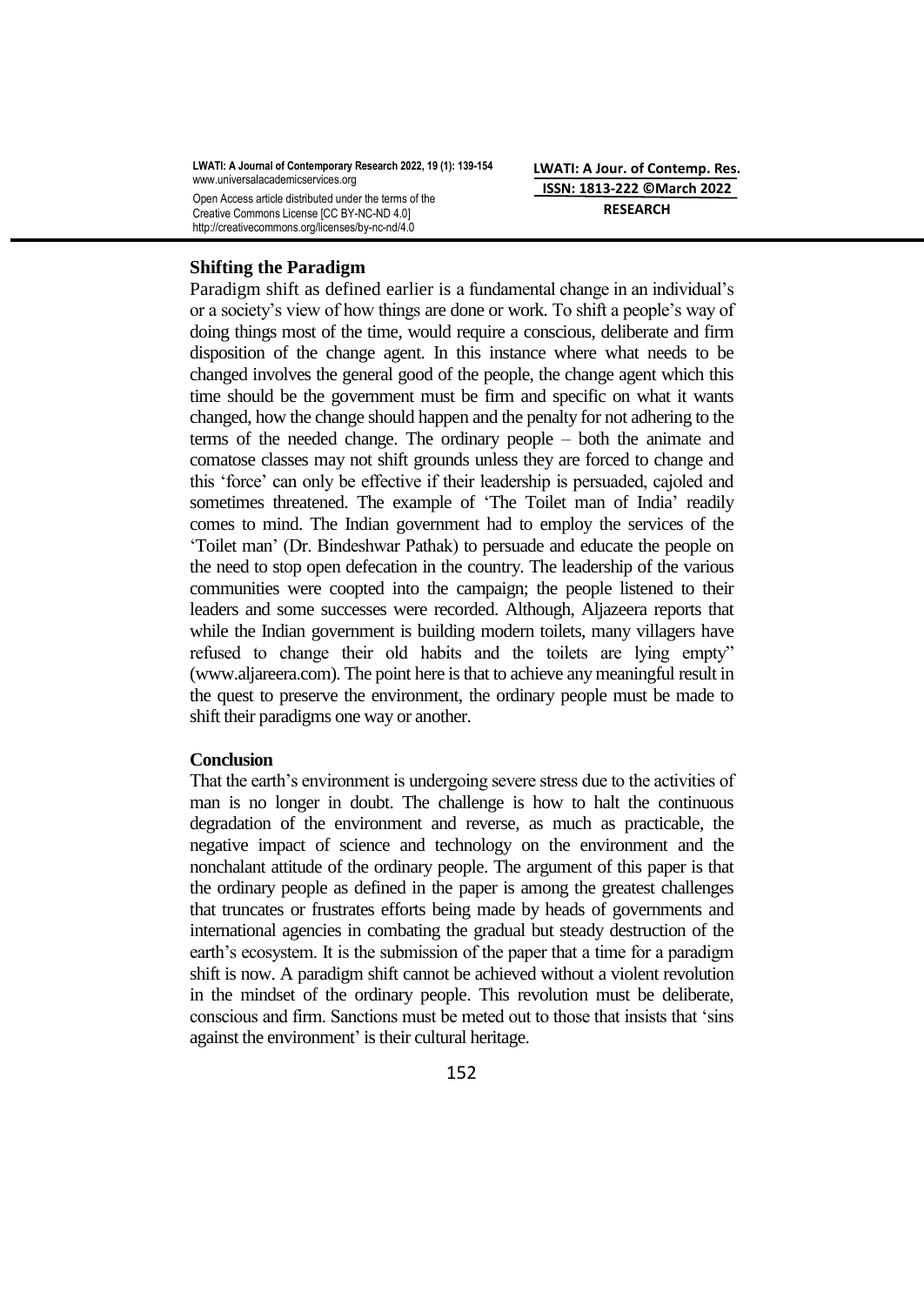Creative Commons License [CC BY-NC-ND 4.0] http://creativecommons.org/licenses/by-nc-nd/4.0 **LWATI: A Jour. of Contemp. Res. ISSN: 1813-222 ©March 2022 RESEARCH**

### **References**

- Abate, C. J. (1991). "The technology time bomb". *Bulletin of Science, Technology and Society.* 11 (6), 317 – 321.
- Anametti, Ntukidem (1998). "The Nigerian Environment". *Citizenship Education*. In Princewill Alozie (Ed.), Calabar: Future Printing Press.
- COP26. 2021 United Nations Climate Change Conference. [www.en.m.wikipedia.org.](http://www.en.m.wikipedia.org/) Retrieved December 2021.
- "CarryGo" (2008). Citizens Report on State and Local Government Budgets in the Niger Delta. Port Harcourt: Niger Delta citizens and budget platform. Social Development Integrated Centre (Social Action).
- Dyrenfurth, M.J. (2001). "Technological Literacy: A Model for Society's most Urgent Imperative". Cited in Umoren, G. "Science, Technology, Society: A Framework for Scientific and Technological literacy". In Pricewill Alozie (Ed.), *Technology, Science and Environment: A Current Overview.* Calabar: Clear lines publications.
- Inyang-Abia, M.E. (2001). "The Human Biospheric Environment". In Princwill Alozie (Ed.), *Technology, Science and Environment: A Current Overview.* Calabar: Clear lines Publications.
- Kopnina, H., Washington, H., and Taylor, B (2018). "Anthropocentrism: More than just a Misunderstood problem". *Journal of Agricultural and Environmental Ethics,* (31). 109 – 127.
- Kuhn, Thomas S. (1970). *The Structure of Scientific Revolutions.* Chicago: University of Chicago Press.
- Michelson, Joan. "The Covid-19 Paradigm Shift from Values to Careers, to whole Economics". [www.forbes.com.](http://www.forbes.com/) Retrieved Sept. 2021.
- Offiong, Victor (2202). *Law examination technique and the new environmental law perspective: Questions for answers.* Calabar: Clear Lines Publications.
- Panzer Faust0 (2021). Ordinary people. [www.forumwordreference.com.](http://www.forumwordreference.com/) Retrieved December 2021